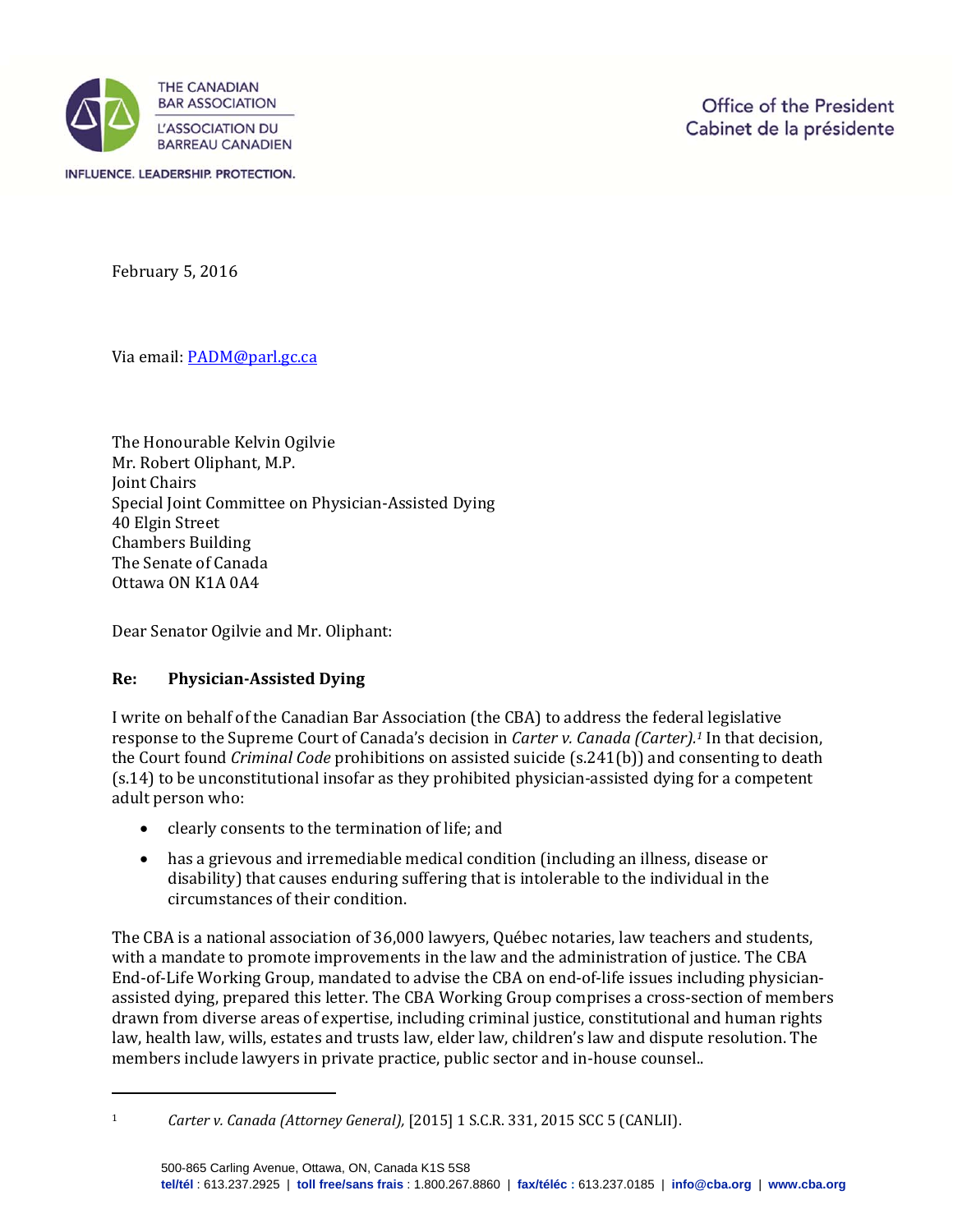The CBA believes that physician-assisted dying is best approached as one option in an end-of-life care continuum. We encourage all governments in Canada to work closely together to ensure that there are robust policies and sufficient resources, consistent in all jurisdictions, to support a wide range of end-of-life choices for Canadians. This should be a key consideration in the development of the new multi-year Health Accord referenced in the Minister of Health's mandate letter.

Some have suggested that it is not necessary to amend the *Criminal Code*; they argue that the *Carter* decision states the law and provides sufficient guidance on its own. The CBA believes that *Criminal Code* amendments are necessary to ensure a common understanding of the law in all provinces and territories. 

In *Carter*, the Supreme Court of Canada found that the object of the prohibition on physicianassisted dying was the narrow goal of "preventing vulnerable persons from being induced to commit suicide at a time of weakness."<sup>2</sup> The Court went on to note that the law has long protected a person's right to decide their own fate – to request palliative sedation, refuse artificial nutrition and hydration, or request the removal of life-sustaining medical equipment.

As a result, the CBA recommends that *Criminal Code* exemptions for physician-assisted dying extend to situations where a physician administers the means of death (voluntary euthanasia) and to situations where a physician provides an individual with the means of terminating their own life (assisted suicide). The Supreme Court of Canada did not distinguish between these situations, and we would encourage the government to permit eligible individuals to make the choice that is most consistent with their sense of dignity and personal integrity.

The CBA supports the recommendation of the Provincial-Territorial Expert Advisory Group on Physician-Assisted Dying to ensure that *Criminal Code* amendments explicitly protect health professionals who provide supporting services during physician-assisted dying as well as regulated health professionals who provide the means of dying while acting under the direction of a physician.<sup>3</sup> This would reflect the current functioning of Canada's diverse health care system.

We attach for your consideration the resolutions recently adopted by the CBA's governing Council.

In conclusion, the CBA recommends that Parliament enact amendments to the *Criminal Code* to ensure a common understanding of the law in all provinces and territories. We encourage the federal, provincial and territorial governments to make end-of-life care a key consideration in the development of the new multi-year Health Accord.

Yours truly.

Ichot

Janet M. Fuhrer

<sup>&</sup>lt;sup>2</sup> *Carter*, at para. 86.

<sup>&</sup>lt;sup>3</sup> Provincial‐Territorial Expert Advisory Group on Physician‐Assisted Dying, *Final Report*, November 30, 2015, at 25.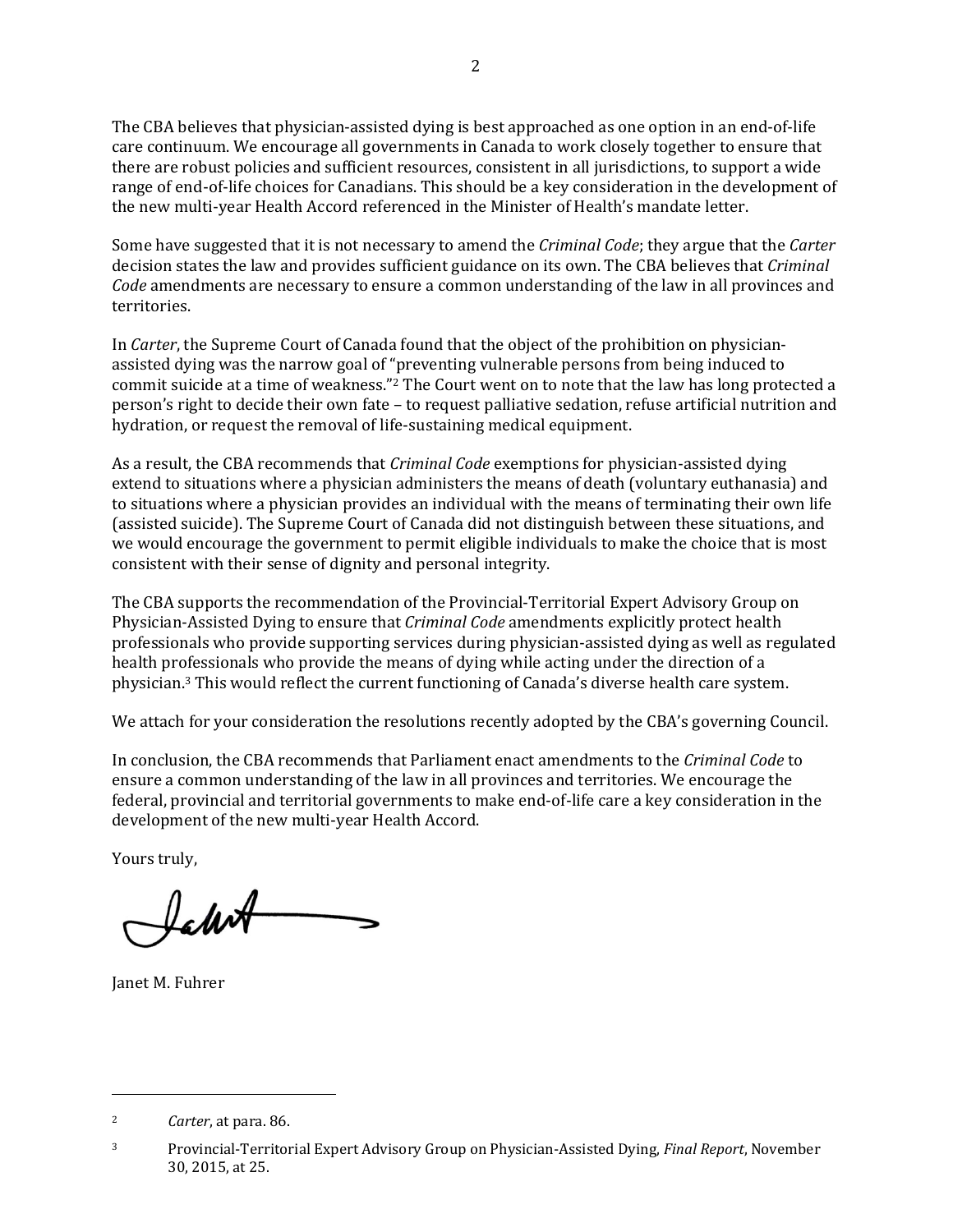## **Physician-Assisted Dying Aide médicale à mourir**

**WHEREAS** in *Carter v. Canada (Attorney General),* the Supreme Court of Canada unanimously declared *Criminal Code*  sections 241(b) (assisted suicide) and 14 (consent to death) to be unconstitutional and "void insofar as they prohibit physician-assisted death for a competent adult person who (1) clearly consents to the termination of life and (2) has a grievous and irremediable medical condition (including an illness, disease or disability) that causes enduring suffering that is intolerable to the individual in the circumstances of his or her condition";

**WHEREAS** the Court suspended the declaration of invalidity until February 2016;

**WHEREAS** a pan-Canadian approach to physician-assisted dying would be desirable;

**WHEREAS** legislators and regulators should consult with vulnerable people, including persons with disabilities and groups who represent them, as well as the Canadian Bar Association, in crafting a harmonized legislative approach to physician-assisted dying;

**ATTENDU QUE** dans l'arrêt *Carter c. Canada (Procureur général)*, la Cour suprême du Canada a déclaré, dans une décision unanime, que l'alinéa 241*b)* (aide au suicide) et l'article 14 (consentement à la mort) du *Code criminel* sont inconstitutionnels et « sont nuls dans la mesure où ils prohibent l'aide d'un médecin pour mourir à une personne adulte capable qui (1) consent clairement à mettre fin à sa vie; et qui (2) est affectée de problèmes de santé graves et irrémédiables (y compris une affection, une maladie ou un handicap) lui causant des souffrances persistantes qui lui sont intolérables au regard de sa condition »;

**ATTENDU QUE** la Cour a suspendu la prise d'effet de la déclaration d'invalidité jusqu'en février 2016;

**ATTENDU QU'**une approche pancanadienne à l'égard de l'aide médicale à mourir serait souhaitable;

**ATTENDU QUE** le législateur et les organismes de réglementation devraient consulter les personnes vulnérables, notamment les personnes handicapées et les groupes qui les représentent, ainsi que l'Association du Barreau canadien, dans le but d'adopter une action législative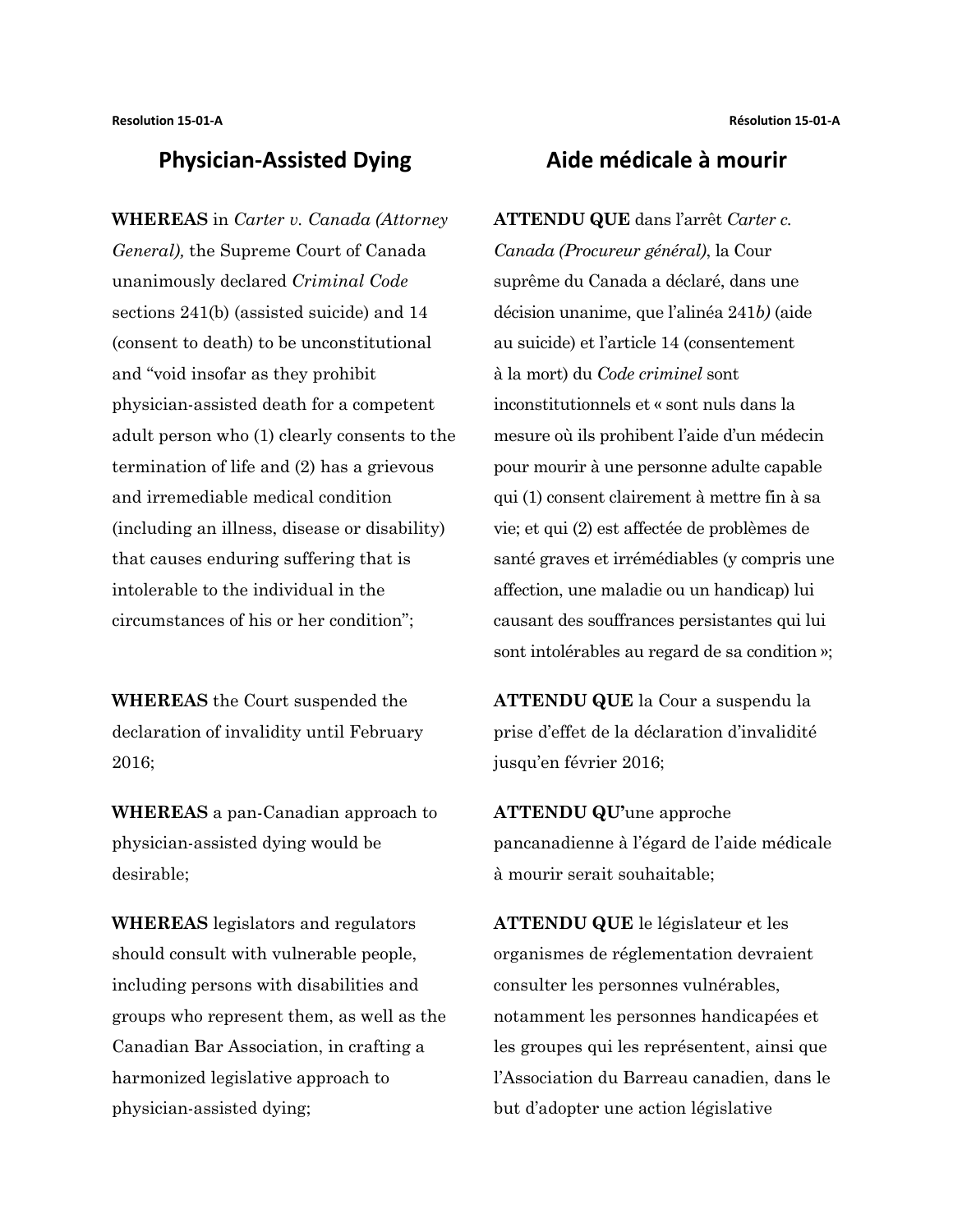### **BE IT RESOLVED THAT** the Canadian

Bar Association:

- 1. urge the federal government to amend the *Criminal Code* to align with the *Carter* decision;
- 2. urge provincial and territorial governments to enact harmonized legislation establishing:
	- (a) clear pathways for timely access to physician-assisted dying;
	- (b) clear procedural safeguards that protect individuals who seek physician-assisted dying but do not impose unreasonable restrictions that would prevent those meeting the SCC criteria from accessing physician-assisted dying; and
	- (c) a system of oversight that ensures meaningful retrospective review of cases and the collection and public reporting of data on physicianassisted dying in Canada;
- 3. urge provincial and territorial governments and regulatory bodies of physicians and other health care

harmonisée relativement à l'aide médicale à mourir;

**QU'IL SOIT RÉSOLU QUE** l'Association du Barreau canadien :

- 1. exhorte le gouvernement fédéral à modifier le *Code criminel* de manière à le rendre compatible avec la décision dans l'arrêt *Carter*;
- 2. exhorte les gouvernements provinciaux et territoriaux à adopter des lois harmonisées qui établissent :
	- (a) des démarches claires pour permettre l'accès en temps opportun à l'aide d'un médecin pour mourir;
	- (b) des garanties claires en matière de procédure qui protègent les personnes sollicitant l'aide d'un médecin pour mourir, mais qui n'imposent pas de limites déraisonnables qui empêcheraient ceux et celles qui satisfont aux critères établis par la CSC de pouvoir se prévaloir de cette aide médicale à mourir; et
	- (c) un mécanisme de supervision qui assure un examen rétrospectif satisfaisant des cas et la collecte, ainsi que la publication de rapports destinés au public, de données concernant l'aide médicale à mourir au Canada;
- 3. exhorte les gouvernements provinciaux et territoriaux et les organismes de réglementation des médecins et des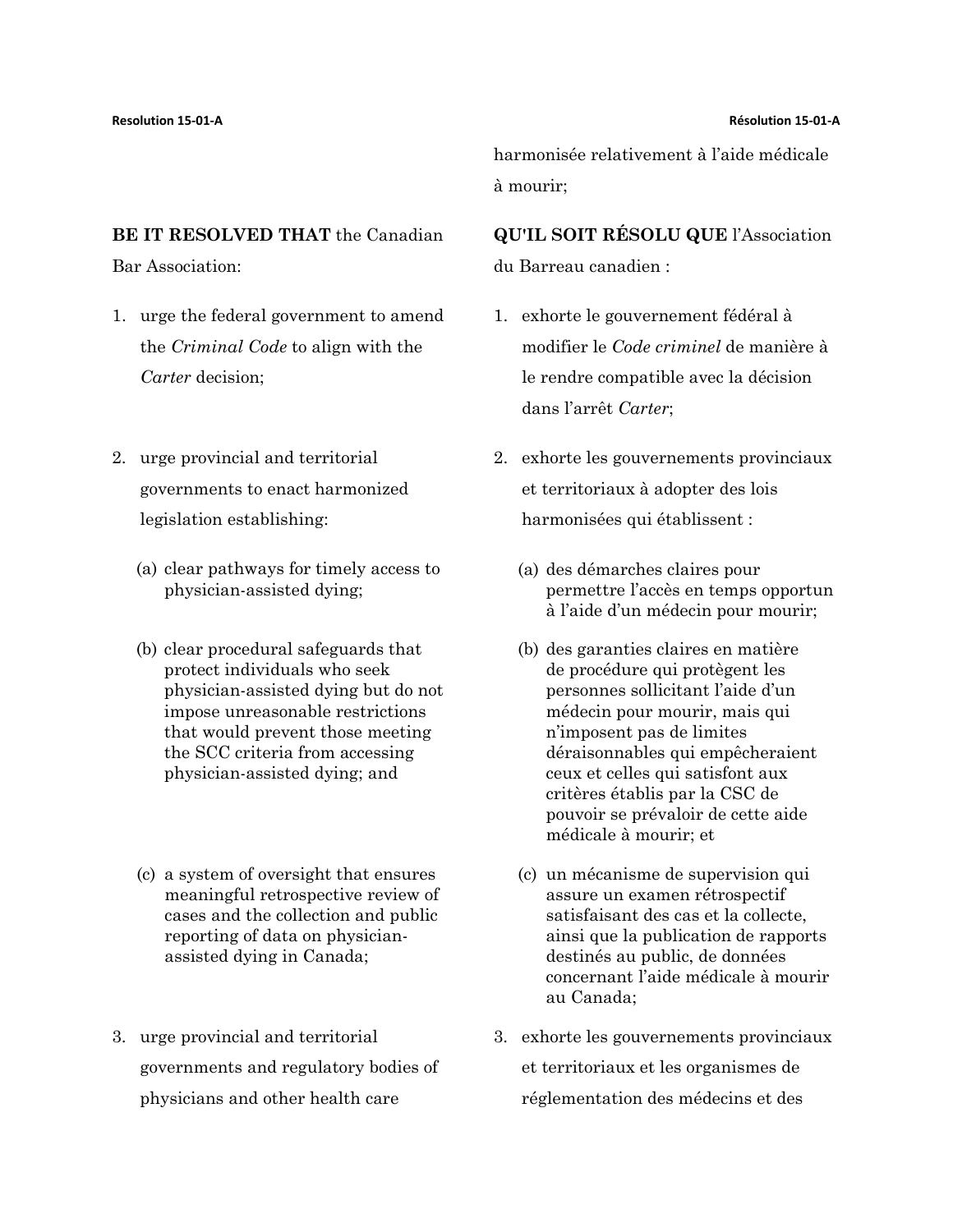professionals who may be involved in physician-assisted dying to review and, if necessary, enact legislation and standards of practice to address necessary aspects of implementation, including appropriately reconciling the Charter rights of patients, health care professionals who conscientiously object to participating in physician-assisted dying, and health care professionals who are willing to participate in physician-assisted dying.

**Certified true copy of a resolution carried by the Council of the Canadian Bar Association at the Annual Meeting held in Calgary, AB August 13, 2015.**

autres professionnels de la santé qui pourraient participer dans le cadre de l'aide médicale à mourir à examiner la législation et les normes existantes, et s'il le faut, à adopter des lois et des normes de pratique qui abordent les aspects nécessaires liés à la mise en œuvre, notamment la conciliation convenable des droits garantis par la Charte des patients avec ceux des professionnels de la santé qui refusent, en raison de leurs convictions, de participer à l'aide médicale à mourir et avec ceux des professionnels de la santé qui acceptent d'y prendre part.

**Copie certifiée d'une résolution adoptée par le Conseil de l'Association du Barreau canadien, lors de son Assemblée annuelle, à Calgary, AB le 13 août 2015.**

**John D.V. Hoyles Chief Executive Officer/Chef de la direction**

### **Resolution 15-01-A Résolution 15-01-A**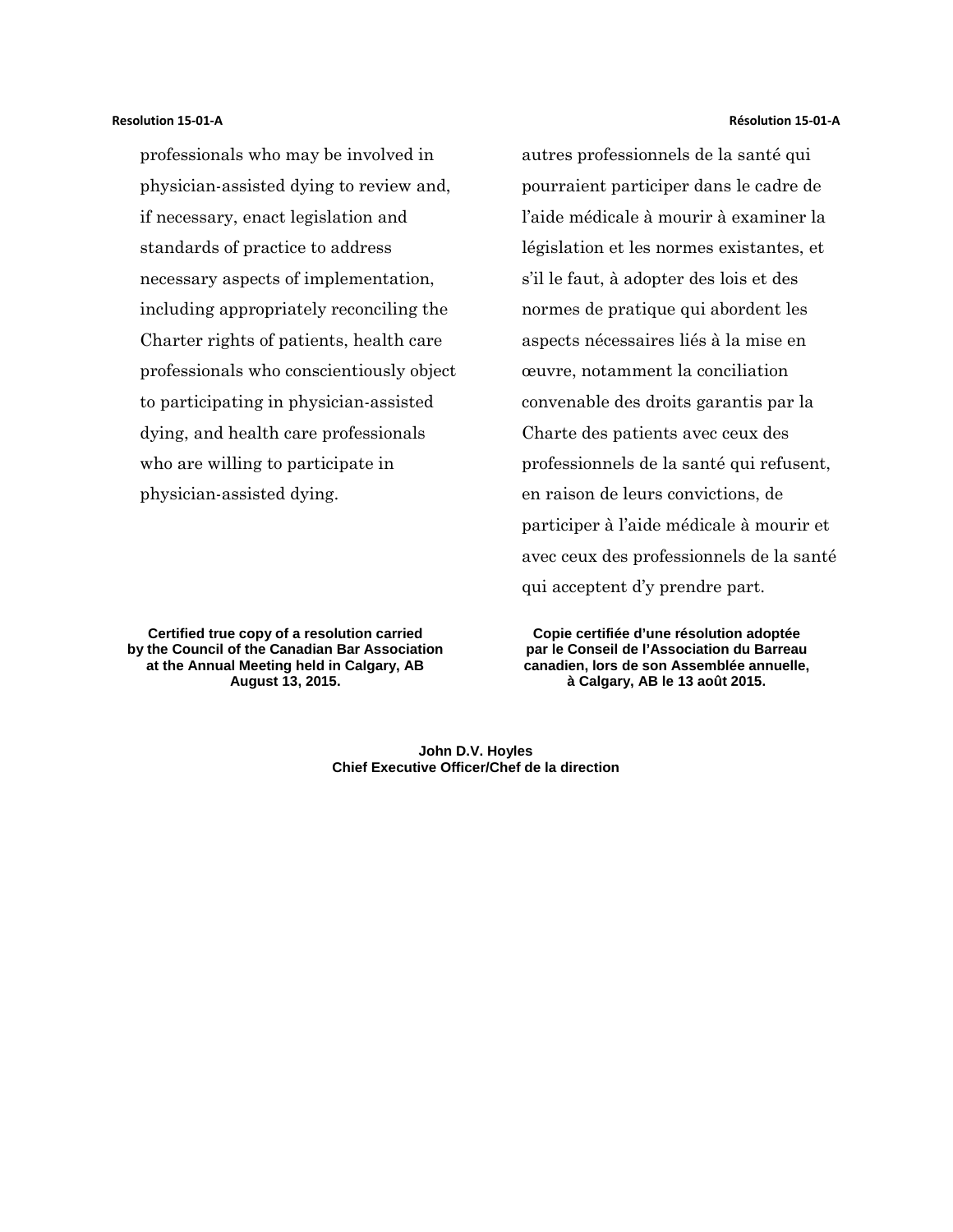# **Clarifying Law About End of Life Decision-Making**

**WHEREAS** end of life decision-making in health care is legally, ethically and emotionally challenging;

**WHEREAS** the lack of clarity in the law on the rights and obligations of patients, substitute decision-makers (SDMs) and health care providers leads to conflict and moral distress;

**WHEREAS** initiatives promoting advanced care planning should be encouraged while recognizing that not all disputes can be resolved through advanced planning;

**WHEREAS** it is critical that health care organizations have robust, compassionate and responsive dispute resolution mechanisms when patients or SDMs disagree with the health care being proposed;

**BE IT RESOLVED THAT** the Canadian Bar Association:

1. Urge provincial and territorial governments, in collaboration with stakeholders, to develop a framework to facilitate end of life health care decisionmaking that respects the following fundamental principles:

# **Préciser le droit relatif aux décisions de fin de vie**

**ATTENDU QUE** les décisions de fin de vie en matière de soins de santé sont difficiles sur les plans juridique, éthique et émotionnel;

**ATTENDU QUE** le manque de précision du droit relativement aux droits et obligations des patients, des mandataires spéciaux (MS) et des fournisseurs de soins de santé donne naissance à des conflits et à de la détresse morale;

**ATTENDU QUE** les initiatives favorisant la planification avancée des soins devraient être encouragées même s'il est reconnu que les différends ne peuvent pas tous être réglés au moyen de la planification avancée;

**ATTENDU QU'IL** est essentiel que les organismes de soins de santé disposent de modes de règlement des différends rigoureux, compatissants et adaptés lorsque les patients ou les MS sont en désaccord avec les soins de santé proposés;

**QU'IL SOIT RÉSOLU QUE** l'Association du Barreau canadien :

1. Exhorte les gouvernements provinciaux et territoriaux, en collaboration avec les parties prenantes, à élaborer un cadre pour faciliter la prise de décisions de fin de vie en matière de soins de santé, qui respecte les principes fondamentaux suivants :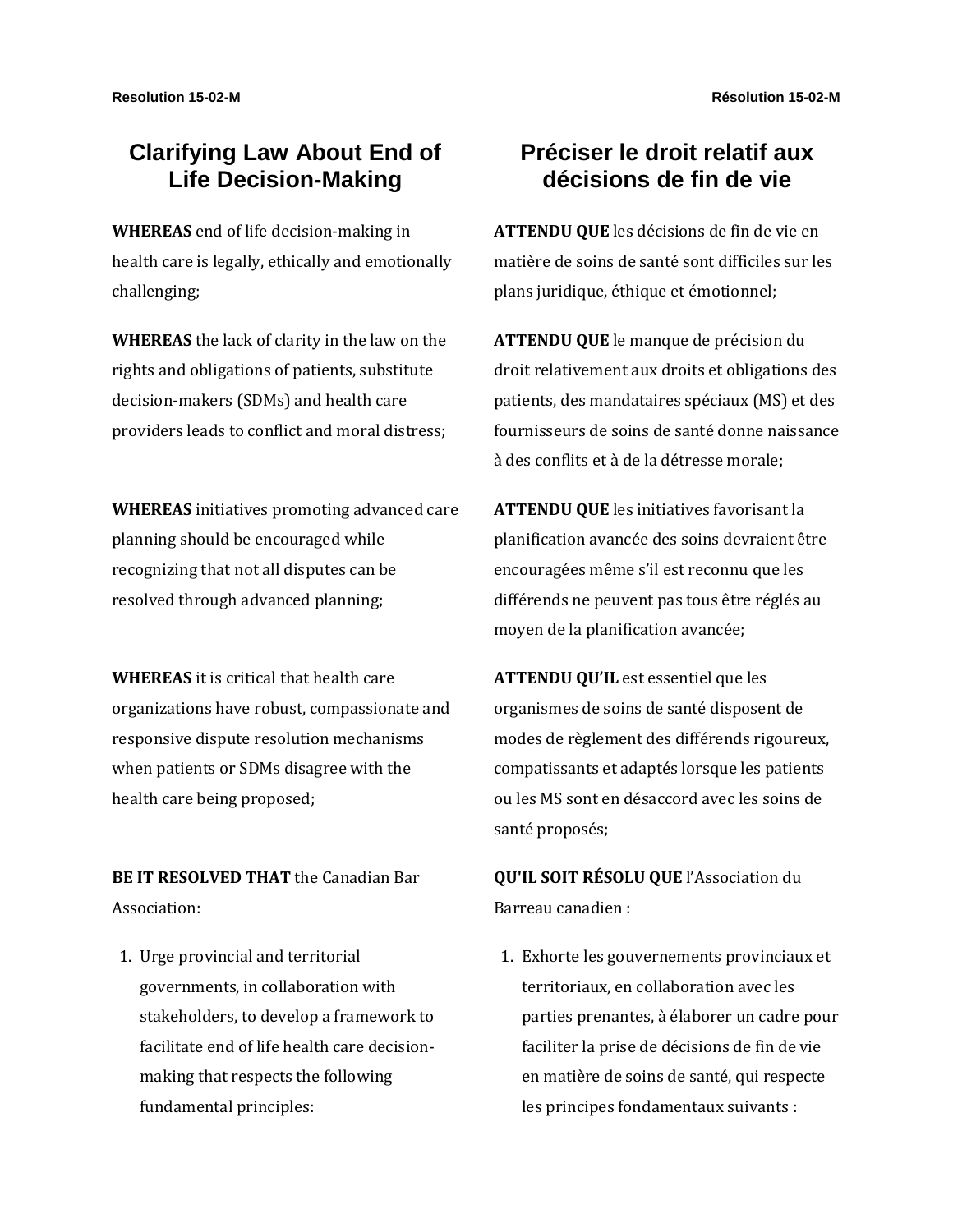- a. Patients and SDMs must be properly informed of the health care choices available to them and consent must be obtained prior to medical treatment being provided;
- b. Except in certain public health matters, a competent patient has a right to refuse treatment even if it will lead to severe consequences including death;
- c. A properly appointed SDM also has the right to refuse such treatment subject to and in accordance with their authority under the relevant document and legislation;
- d. Neither a competent patient nor a SDM should have the right to demand treatment that is not offered because the health provider, acting in accordance with ethical and legal obligations, determines such treatment not to be clinically indicated, medically appropriate, or in the patient's best interests;
- e. When more than one medically appropriate course of treatment is offered, a competent patient or SDM may decide the course of treatment even if it is not the course of treatment recommended by the health providers;
- f. Health care organizations should be encouraged to put in place patientfocused, compassionate dispute resolution policies and procedures for use when there are disagreements about health care to be provided to patients;
- a. Les patients et les MS doivent être convenablement informés des choix dont ils disposent en matière de soins de santé et le consentement à un traitement médical doit être donné avant que ce traitement ne soit reçu;
- b. Sauf dans certains cas de santé publique, le patient capable a le droit de refuser un traitement même si ce refus entraînera de graves conséquences, notamment la mort;
- c. Le MS dûment nommé a aussi le droit de refuser un tel traitement conformément au pouvoir que lui confèrent le document et la législation pertinents;
- d. Le patient capable et le MS ne doivent pas avoir le droit d'exiger un traitement qui n'est pas offert parce que le fournisseur de soins de santé, agissant conformément à ses obligations déontologiques et légales, estime que ce traitement n'est pas indiqué sur le plan clinique, qu'il n'est pas approprié sur le plan médical ou qu'il n'est pas dans le meilleur intérêt du patient;
- e. Lorsque plus d'un traitement approprié sur le plan médical est offert, le patient capable ou le MS peut décider du traitement même s'il ne s'agit pas de celui recommandé par les fournisseurs de soins de santé;
- f. Les organismes de soins de santé doivent être incités à mettre en place des politiques et procédures de règlement des différends compatissantes et axées sur les patients en cas de désaccord au sujet des soins de santé à fournir aux patients;